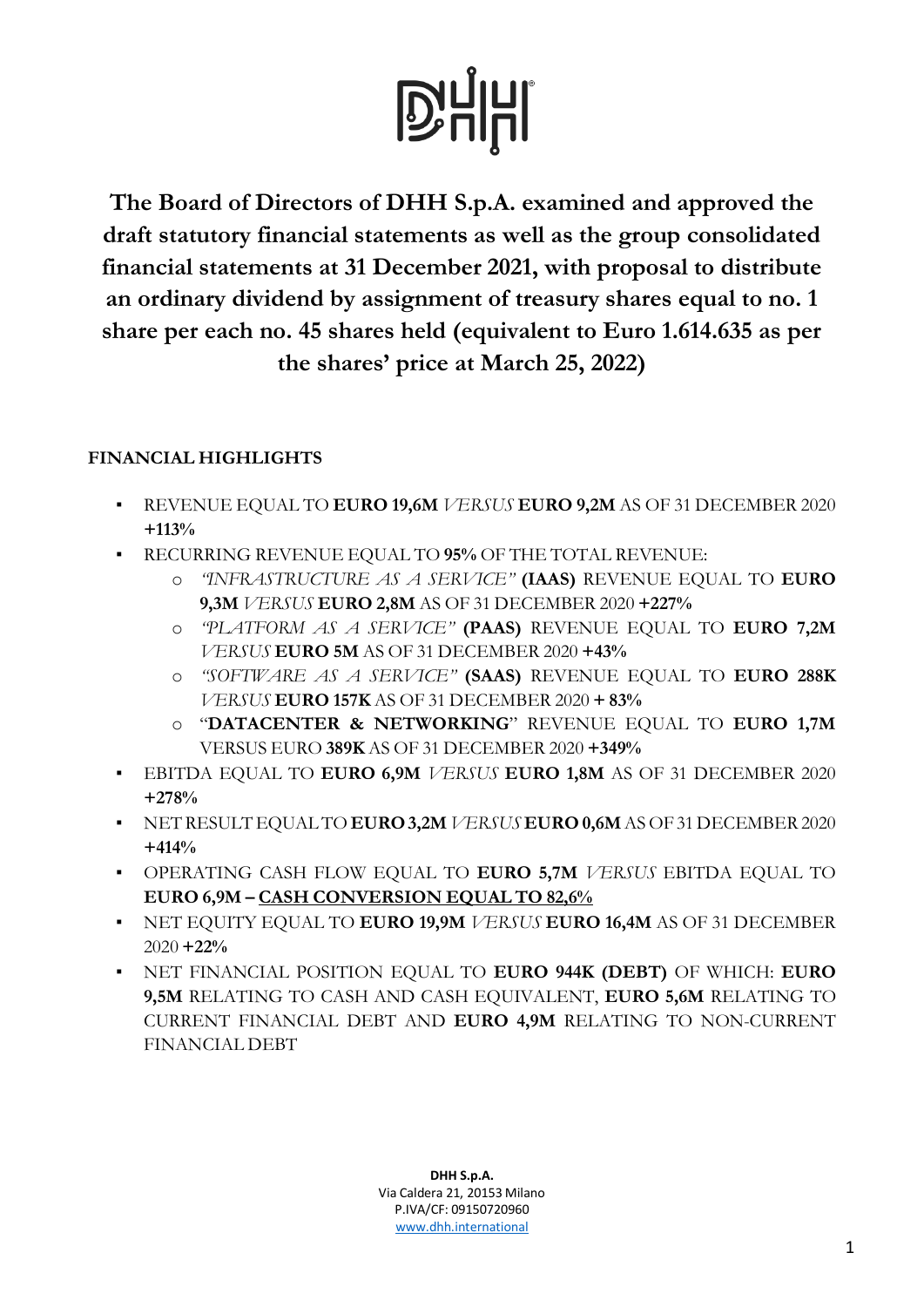Giandomenico Sica, Executive Chairman of DHH's Board of Directors, commented: "*In 5 years from our listing on the Italian Stock Exchange, we managed to increase our size by 5, passing from Euro 4M to Euro 20M of revenue, split on approximately 120.000 customers across Southern Europe. On the other hand, EBITDA passed from Euro 355K (2016) to Euro 6,9M (2021), thus increasing approximately by 20 times in the period. Speaking of 2021, it was a pretty tough year in the world, with the resurgence of the pandemic and the first signals of a conflict in Europe. In this environment, which was certainly challenging for everybody, we managed to continue our organic growth path, thanks to*  the sales of our cloud computing products. We also completed 3 M&A deals, of which two small consolidation deals in Italy *and Croatia and a sizable deal in Bulgaria, thus entering in a market new to us. In the second part of the year, we promoted as an industrial partner the creation of Errera Technology, a Special Purpose Vehicle that in 4 months from its start made a business combination with Icona, a scale-up focused on Augmented Reality technology for remote support, and listed on the Vienna Stock Exchange, with a ROI at listing for us of +145%. The acquisitions that we made in 2021 will be fully consolidated in 2022, thus contributing - on top of our recurring revenue - to development of our results of the year. Worthy of mention is "Consorzio Italia Cloud", a consortium co-promoted by our portfolio company Seeweb. Consorzio Italia Cloud aims to support the government sector in the journey towards digitization and cloud adoption within a framework of secure and resilient use of domestic technologies and expertise coming from the industrial and research sectors as envisaged in the PNRR (Piano Nazionale di Ripresa e Resilienza). Regarding 2022, we are not changing the strategy we are pursuing since the beginning of our journey in 2015, looking for new local cloud computing champions active in the emerging economies of Europe and beyond to include in our group. Our ever growing dealflow of more than 100 ongoing dialogues developed in these years is supporting us to achieve this goal.*"

*Milan, 28 March 2022*. DHH S.p.A. ("DHH" or the "Company") (DHH.MI | WDHH21.MI) (ISIN shares IT0005203622), the cloud computing provider of Southeast Europe, announces that today the Board of Directors examined and approved the draft statutory financial statements of the Company as well as the consolidated financial statements relating to the group headed by DHH at 31 December 2021.

The above mentioned documents shall be submitted, for the relevant approval and acknowledgement respectively, to the Shareholders' Meeting of DHH which will be convened for 28 April 2022.

The Board of Directors also resolved to propose to the Shareholders' Meeting, on the same occasion, the distribution of an ordinary dividend by assignment of a portion of Company's treasury shares, equal to **no. 1 share per each no. 45 shares held** (with rounding down to the lowest unit number) **up to a maximum of no. 104.170 shares**, collectively representing up to 2,13% of DHH's share capital – in respect of no. 205.110 treasury shares currently owned, collectively representing 4,19% of DHH's share capital – and with a dividend total value amounting to Euro 1.614.635 (calculated on the basis of the shares' closing price as of 25 March 2022). According to the Board of Directors proposal, the relevant detachment date would be **2 May 2022,** with record date on **3 May 2022** and payment date on **4 May 2022**. The dividend is an ordinary one. In accordance with the communications of the Italian tax office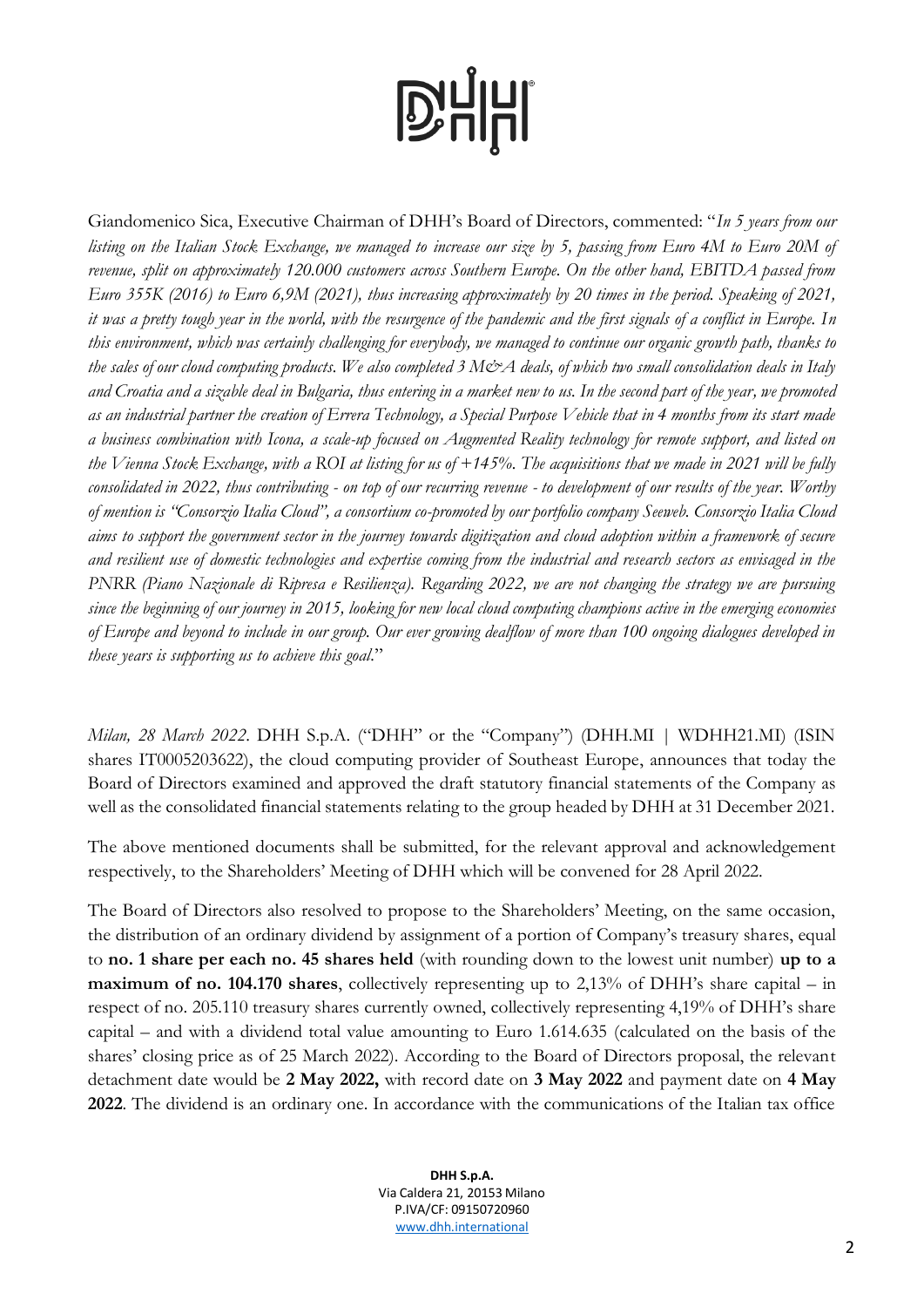n.26/E of March 7, 2011 and n.12/E of February 7, 2012 **the shares related to the dividend in question are not subject to taxation at the time of assignment**.

#### **PERFORMANCE OF THE GROUP**

*REVENUE BY COUNTRY*

| Country            | 2021       | 2020      | Delta   |
|--------------------|------------|-----------|---------|
| <b>ITALY</b>       | 13.021.457 | 3.628.466 | $+259%$ |
| <b>SLOVENIA</b>    | 2.303.120  | 2.046.411 | $+13%$  |
| <b>CROATIA</b>     | 2.497.679  | 2.268.948 | $+10%$  |
| <b>SERBIA</b>      | 656.078    | 636.230   | $+3\%$  |
| <b>SWITZERLAND</b> | 823.499    | 613.768   | $+34%$  |
| <b>BULGARIA</b>    | 253.597    |           | n/a     |
| <b>TOTAL</b>       | 19.555.429 | 9.193.822 | $+113%$ |

*(currency: Euro)*

#### *REVENUE BY SEGMENT*

| Segment                 | 2021       | 2020      | Delta   |
|-------------------------|------------|-----------|---------|
| <b>IaaS</b>             | 9.327.799  | 2.849.013 | $+227%$ |
| PaaS                    | 7.210.342  | 5.033.825 | $+43%$  |
| SaaS                    | 288.127    | 157.285   | $+83%$  |
| Datacenter & Networking | 1.744.864  | 388.828   | $+349%$ |
| Managed Services        | 850.503    | 623.242   | $+36%$  |
| Other                   | 133.794    | 141.628   | $-6\%$  |
| <b>TOTAL</b>            | 19.555.429 | 9.193.822 | $+113%$ |

*(currency: Euro)*

The growth in Italy in 2021 has been strongly influenced by the consolidation of Seeweb in the group. In fact, Seeweb accounted 2/12 in 2020 since the deal has been effective from November 2020, while in 2021 we observe the full contribution of the company. In the same way, the acquisitions completed in 2021, with particular reference to Evolink, which is the most significant one (ref. Evolink has a turnover of approximately Euro 3M), will start showing their full effect in 2022.

Recurring revenue accounts to 95% of the total revenue and refers to the subscriptions of the cloud computing products. Recurring revenue can be divided into different business lines: Infrastructure as a Service (IaaS), Platform as a Service (PaaS), Software as a Service (SaaS), Datacenter & Networking. IaaS is mostly related to the sale of subscriptions of cloud servers; PaaS is related to the sale of subscriptions of cloud hosting products; SaaS is related to the sale of subscriptions of cloud mail, cloud backup and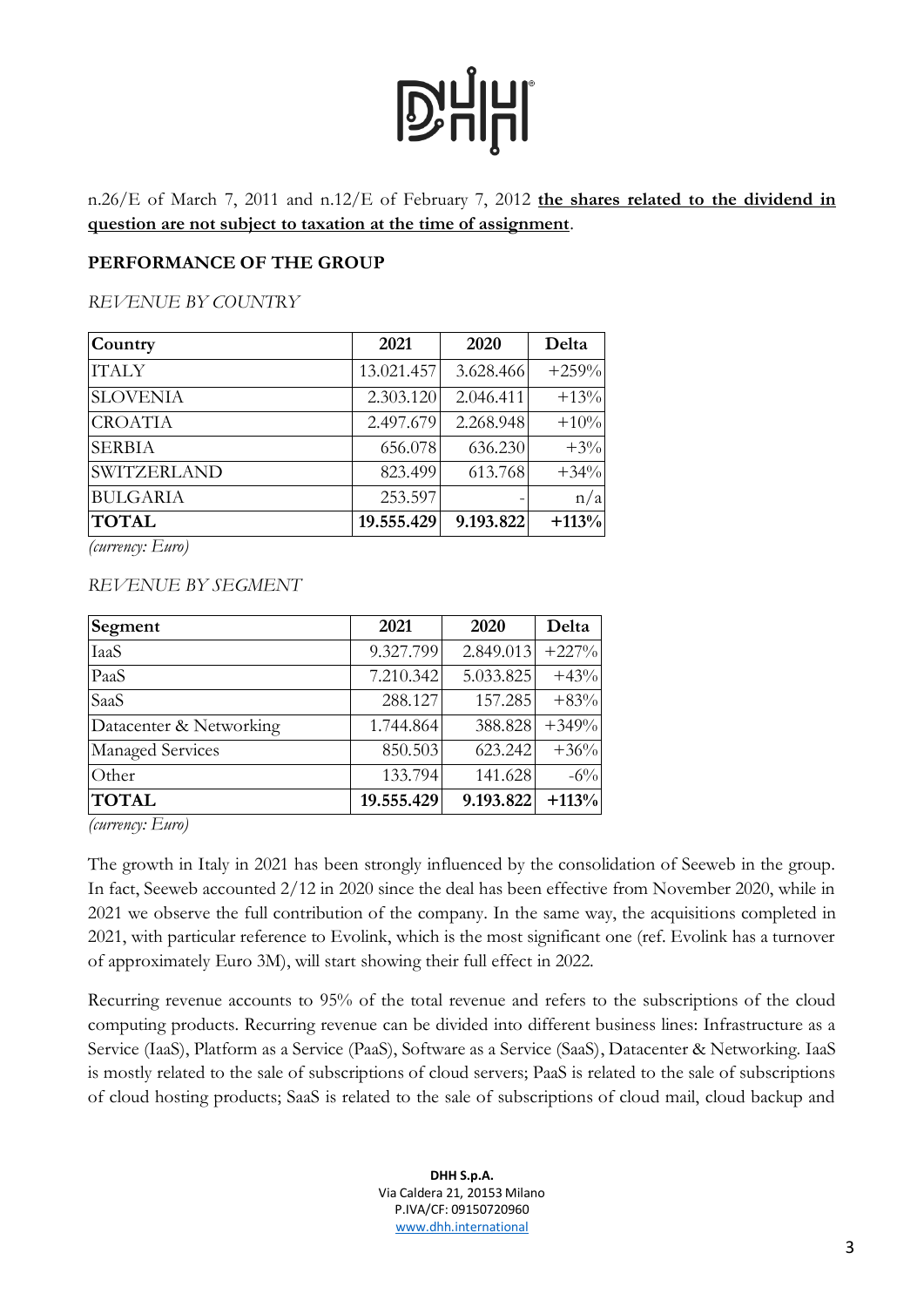related add-on products. Datacenter & Networking are related to colocation of space in the datacenter and to b2b connectivity.

In terms of margin, the EBITDA increased more than the revenue  $(+278\% \text{ vs } +113\%)$ , thanks to the scalability of the business model. The cash conversion is always very high, with an operating cash flow equal to 82,6% of the EBITDA. In terms of cash availabilities, the company has Euro 9,5M of cash, despite the investments made in 2021: mostly Evolink, Mondoserver, Optima Hosting, Errera Technology, and the buyback. The net result has been impacted by the positive impact of Euro 837k due to the deferred tax connected with the valuation of assets (ref. trademarks).

### **DHH PROFIT ALLOCATION**

DHH, parent company of the Group, in the financial year ended on 31 December 2021 reported a net result amounting to Euro 2.185.302. profits which the Board of Directors in its report proposes to address as follows: Euro 385.126 will be used to cover the loss forward; Euro 7.482 to the legal reserve, up to the limit provided by the art. 2430 of the Italian civil code; Euro 1.614.635 to be distributed as ordinary dividend by assignment of treasury shares; the resting amount of Euro 178.057 to the extraordinary reserve.

### **AUTHORISATION TO THE PURCHASE AND DISPOSAL OF TREASURY SHARES**

In addition to the above, during the meeting of DHH's Board of Directors held on today's date it was resolved to submit to DHH's shareholders the proposal of authorising the purchase and disposal of treasury shares pursuant to article 2357 of the Italian Civil Code, prior revocation of the authorisation granted with resolution of the Shareholders' Meeting on 28 April 2021.

The reason of the proposal is to allow the Board of Directors to utilise the treasury shares for one or more of the following purposes:

- executing share incentive plans (*e.g.* stock options, stock grant, work for equity plans *etc.*), allocating shares – in incentive perspective – as compensations or consideration or bonuses to directors, employees and/or co-workers, freely allocating shares to shareholders, fulfil to obligations deriving from warrants or other financial instruments;
- allocating or exchanging shares within the context of transactions related to the core management and operations of the Company or to the strategic lines that the Company intends to pursue (extraordinary financing transactions, business combination transactions, strategic commercial agreements *etc.*);
- considering the share as an object of investment, in order to efficiently use the liquidity generated through the carrying out of the ordinary business activity of the Company; and
- taking actions (if possible under the applicable laws and regulations and in compliance therewith), also through intermediaries, aimed at limiting anomalous movements in share prices and regularising tradings and runs in case of temporary distorting phenomena due to an excess of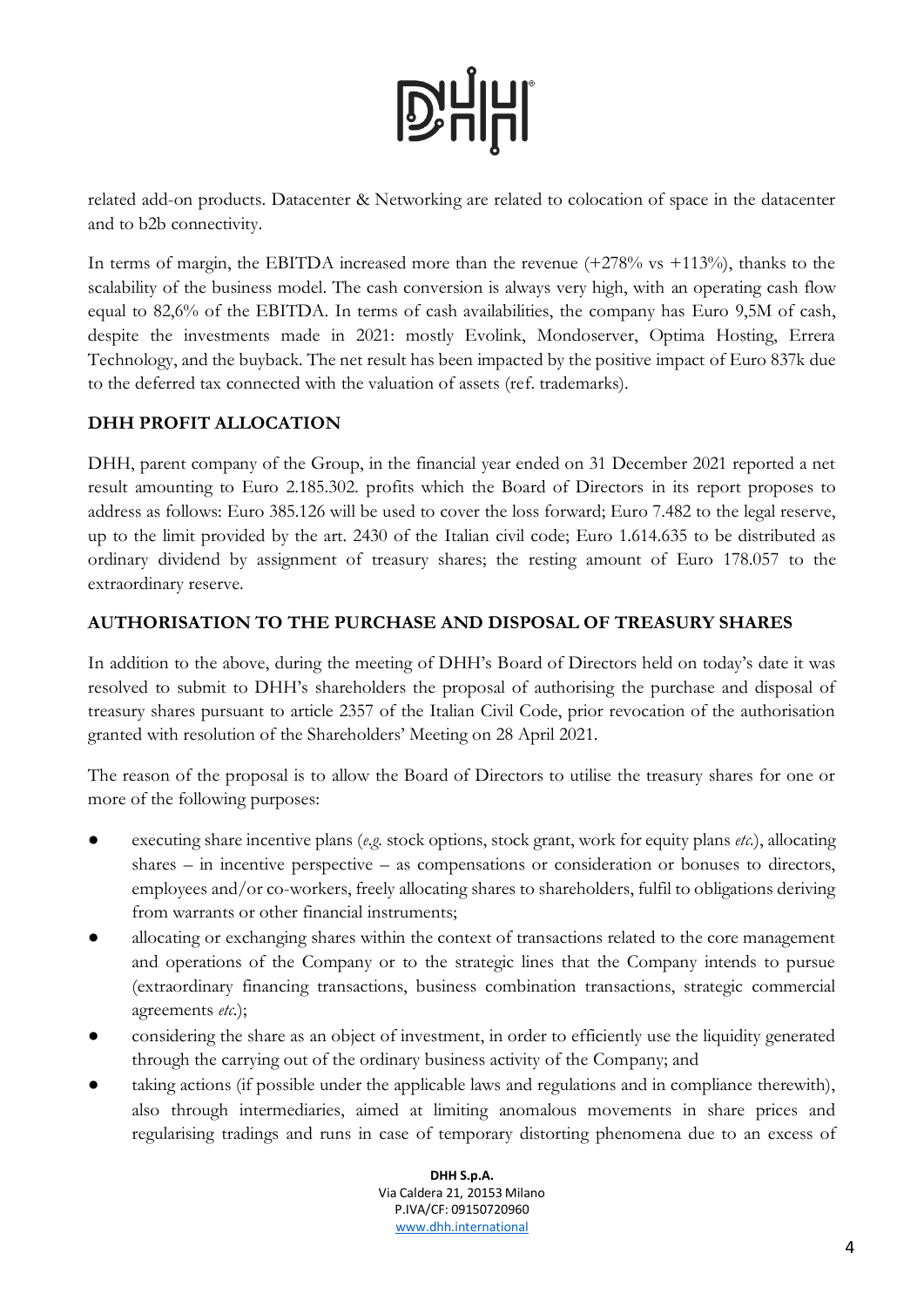

volatility or limited exchange liquidity or, more in general, to support the shares' liquidity and the market efficiency.

### **PROPOSAL FOR THE ADOPTION OF A STOCK INCENTIVE PLAN AND AMENDMENT OF THE AUTHORIZATION GRANTED BY THE EXTRAORDINARY SHAREHOLDERS' MEETING ON APRIL 28, 2021**

DHH's Board of Directors proposes to the Shareholders' Meeting the adoption of a stock option plan called "Stock option plan DHH 2022-2025" (the "Stock Option Plan" or the "Plan"), addressed to some directors of DHH and its subsidiaries which will be identified by the Board due to the role of director or executive director held by the beneficiaries in the Company or in its subsidiaries.

The Stock Option Plan provides for the allocation to the beneficiaries free of charge of conditional option rights which - once accrued in accordance with the Plan's regulation and subsequently exercised - entitles the holders to subscribe newly issued DHH ordinary shares at a fixed price. At the Company's discretion, the Plan may also be served through treasury shares held in its securities portfolio.

### **ADOPTION OF A "CODE OF ETHICS AND CONDUCT"**

During the Board of Directors meeting held today, the Company also approved the adoption of a Code of Ethics and Conduct, applicable to all managers, officers, employees and collaborators of each company included in the corporate group, which represents the guiding principles and commitments undertaken by DHH in terms of ethics and conduct of its business.

The code of ethics declines some values such as integrity, reliability, community care and safety intrinsic to our Company's business and aimed at supporting the development of digitalization of emerging economies in Europe and abroad by supporting local business and users with the necessary cloud computing services. At the same time, the rules of conduct are declined in the social, environmental and governance areas of the group.

The document will be made available to the public on the website of DHH.

### **IMPACT OF THE WAR IN UKRAINE**

On February 24, 2022, the Russian army invaded Ukraine with a military operation that put several cities and regions under siege. As a result of this operation, the countries of the European Union and NATO have moved at the diplomatic level and a series of measures and sanctions have been launched against Russia. Alongside the humanitarian tragedy, the conflict is having strong economic repercussions, in particular in relation to the prices of energy and raw materials.

At present, the evolution of the conflict is absolutely not foreseeable. DHH is currently not impacted by the conflict, but it will constantly monitor the international situation.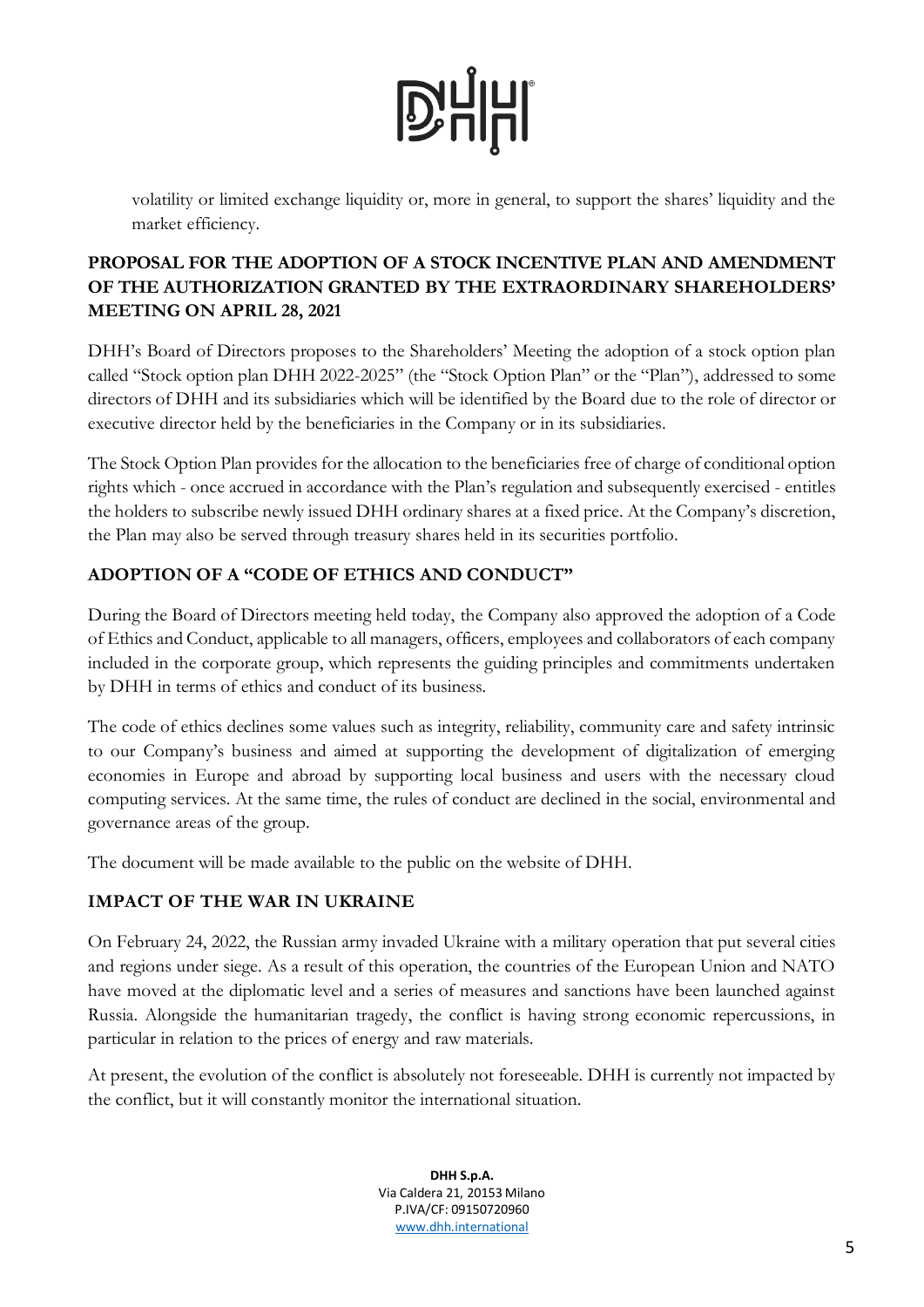### **"PMI INNOVATIVA" QUALIFICATION**

During 2021 DHH S.p.A. has been confirmed "PMI Innovativa" in the related section of the company register in Milan.

### **NOTICE OF CALL FOR THE ORDINARY AND EXTRAORDINARY SHAREHOLDERS' MEETING OF DHH**

In light of all the above, DHH's Board of Directors resolved to convene the Ordinary and Extraordinary Shareholders' Meeting of the Company for 28 April 2022, in order to discuss and decide about the following items:

#### In ordinary session

- 1. Approval of the financial statements of DHH S.p.A. as of December 31, 2021. Presentation of the consolidated financial statements as of December 31, 2021 and distribution of an ordinary dividend by assignment of treasury shares.
- 2. Appointing of the members of the Board of Directors, upon determining their number, their term of office and the related remuneration.
- 3. Appointing of the members of the Board of Statutory Auditors and determination of their remuneration.
- 4. Appointing of an independent auditing firm pursuant to art. 13 of Legislative Decree no. 39/2010.
- 5. Authorization to purchase and dispose of treasury shares, subject to the revocation of the previous resolution of the Shareholders Meeting held on April 28 2021.
- 6. Approval of the incentive plan named "*Piano Stock Option DHH 2022 - 2025*".

#### In extraordinary session

1. Amendment of the authorization granted by the Extraordinary Shareholders' Meeting of the Company on April 28, 2021, pursuant to articles 2443 and 2420-ter of the Italian Civil Code, to increase the share capital and issue bonds, including convertible bonds, up to a maximum of EUR 30.000.000,00, including with the exclusion of pre-emption rights or free of charge, also pursuant to article 2441, paragraphs 4, 5 and 8, and article 2349 of the Italian Civil Code. Amendment to Article 6 of the By-laws and alignment of the same due to the rebranding of the market.

The relevant notice of call will be available – together with all supporting documentation – within the term provided for by the law and DHH's by-laws at the Company's registered office and at the website [www.dhh.international](http://www.dhh.international/), section "For Investors". DHH's shareholders may view such documentation and request copy thereof.

The financial reports will be made available on the company's website at [www.dhh.international.](http://www.dhh.international/)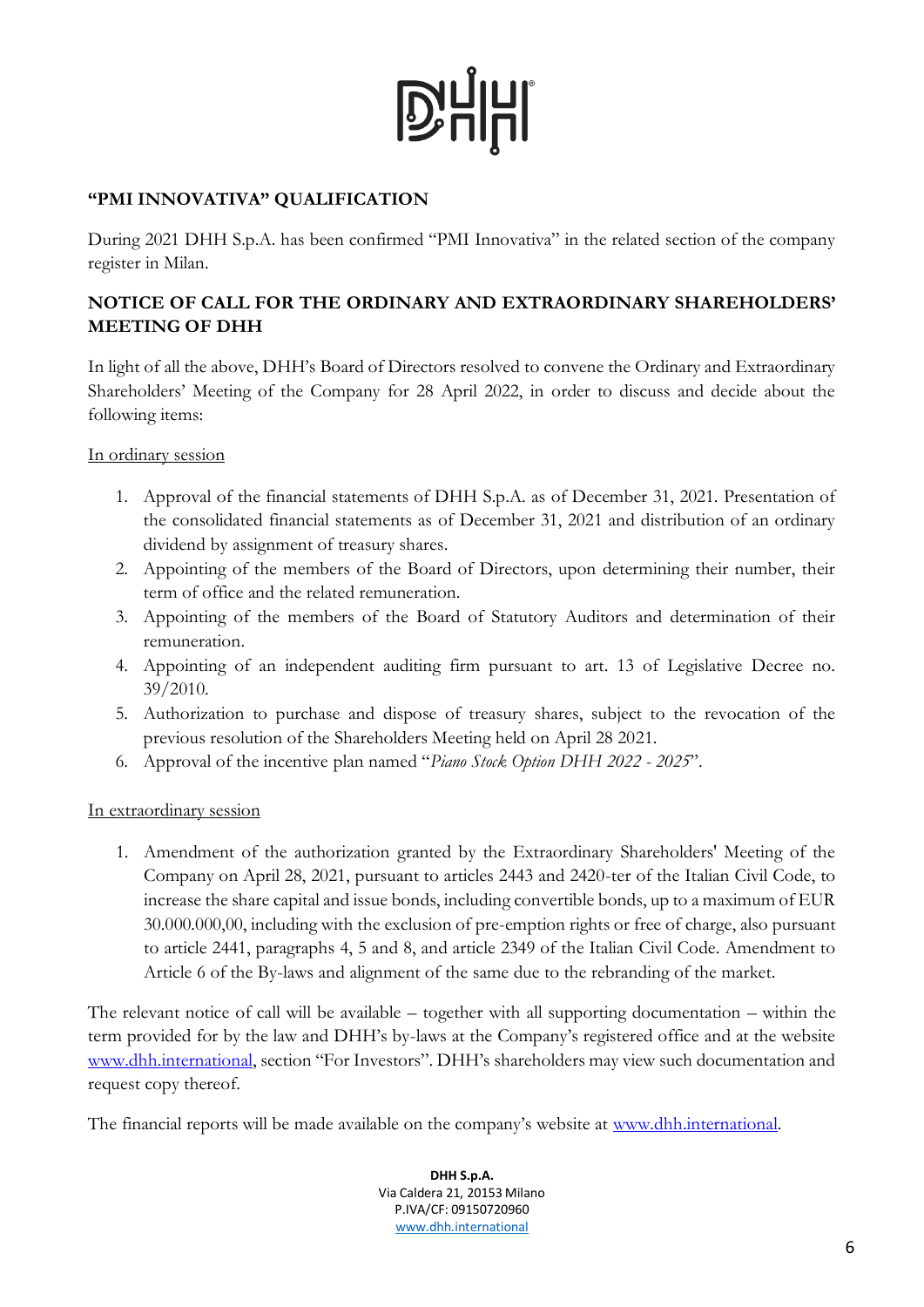#### **About DHH S.p.A.**

Established in July 2015 and located in Milan, DHH SpA ("DHH") is a tech-group that provides the "virtual infrastructure" to run websites, apps, e-commerces and software as a service solutions to around 120.000 customers across Southeast Europe (the so-called "Adriatic Sea area"), a geographic area where expected growth rates are higher thanks to current lower digital penetration.

DHH is listed on Euronext Growth Milan, a Multilateral Trading Facility regulated by Borsa Italiana S.p.A. and registered as an SME Growth Market.

For more information please visit: [www.dhh.international](http://www.dhh.international/)

#### **Contact DHH S.p.A.** Via Caldera 21, 20153 Milano +39 02 87365100 [info@dhh.international](mailto:info@dhh.international) [www.dhh.international](http://www.dhh.international/)

**Euronext Growth Advisor Paolo Verna EnVent Capital Markets Ltd.** 42 Berkeley Square - London W1J 5AW +44 (0) 2035198451 / +39 06 896841 [pverna@enventcapitalmarkets.uk](mailto:pverna@enventcapitalmarkets.uk) [www.enventcapitalmarkets.co.uk](http://www.enventcapitalmarkets.co.uk/)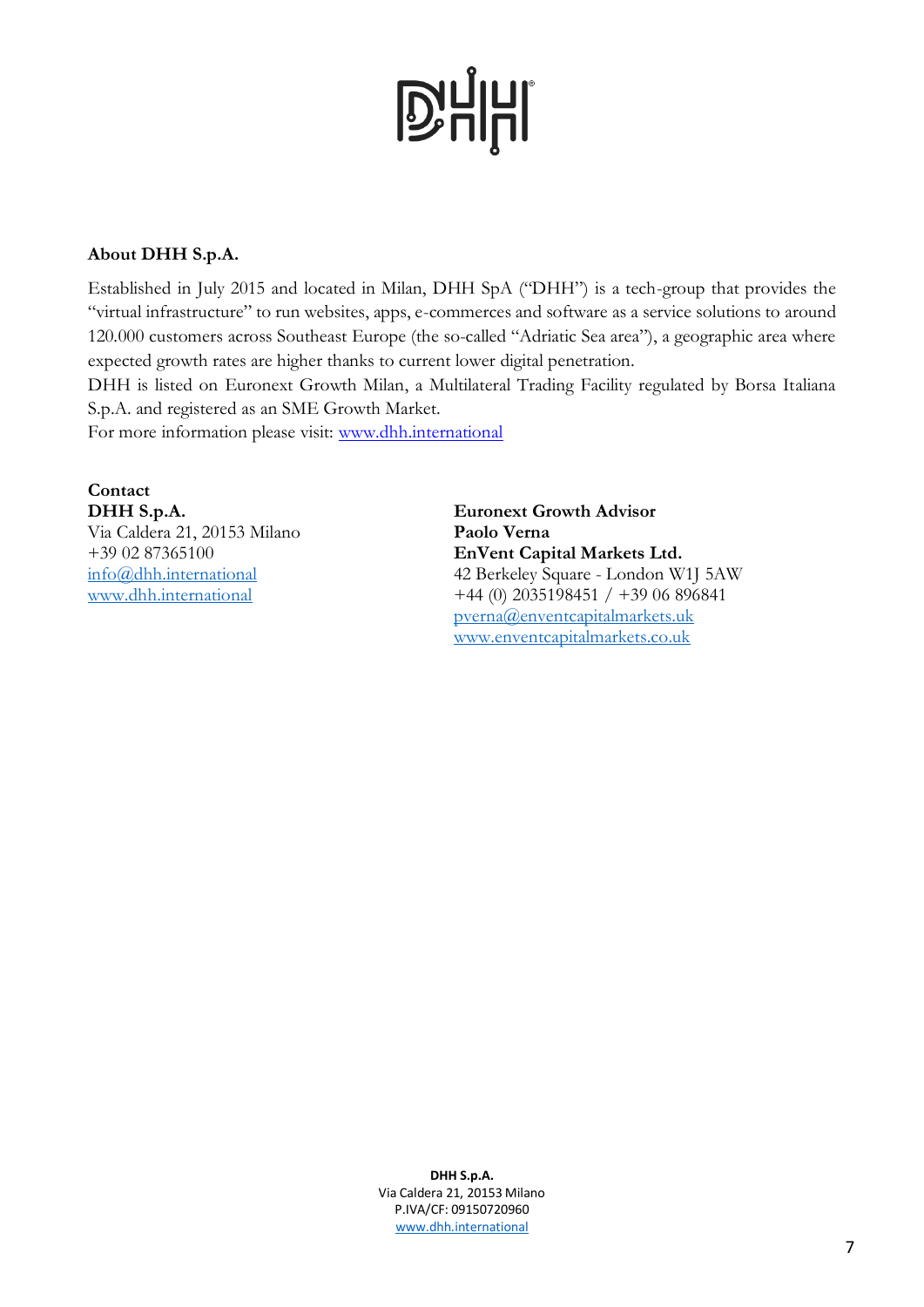### **CONSOLIDATED FINANCIAL STATEMENTS**

| <b>CONSOLIDATED INCOME STATEMENT</b>        | <b>CONSOLIDATED</b> | <b>CONSOLIDATED</b> | <b>DELTA</b> |
|---------------------------------------------|---------------------|---------------------|--------------|
| (All amounts are in EURO)                   | 31.12.2021          | 31.12.2020          |              |
|                                             |                     |                     |              |
| Revenues                                    | 19.555.429          | 9.193.822           | 113%         |
| Other Revenues                              | 246.619             | 155.345             | 59%          |
| <b>OPERATING REVENUES</b>                   | 19.802.049          | 9.349.167           | 112%         |
| Material costs                              | (995.094)           | (167.032)           | 496%         |
| Service costs and use of third party assets | (7.495.555)         | (4.988.311)         | 50%          |
| Personnel costs                             | (3.802.067)         | (2.028.751)         | 87%          |
| Other expenses                              | (566.883)           | (330.839)           | 71%          |
| TOTAL OPERATING COSTS                       | (12.859.598)        | (7.514.934)         | 71%          |
| <b>EBITDA</b>                               | 6.942.450           | 1.834.234           | 278%         |
| Impact of non-recurring revenues (costs)    | (283.661)           |                     |              |
| Adjusted EBITDA*                            | 7.226.111           | 1.834.234           | 294%         |
| Amortization and impairment                 | (3.329.647)         | (887.775)           | 275%         |
| <b>EBIT</b>                                 | 3.612.803           | 946.458             | 282%         |
| Financial income (expenses)                 | (173.046)           | (77.059)            | 125%         |
| Other non-operating income/expense          | (3.336)             |                     | 100%         |
| <b>EARNINGS BEFORE TAXES</b>                | 3.436.421           | 869.399             | 295%         |
| Total current and deferred income taxes     | (272.680)           | (254.390)           | $7\%$        |
| NET INCOME (LOSS) FOR THE YEAR              | 3.163.741           | 615.009             | 414%         |
| relating to the shareholders of the Group   | 3.191.183           | 612.651             | 421%         |
| relating to the third party shareholders    | (27.442)            | 2.358               | $-1.264%$    |

*\* Impact of non recurring costs*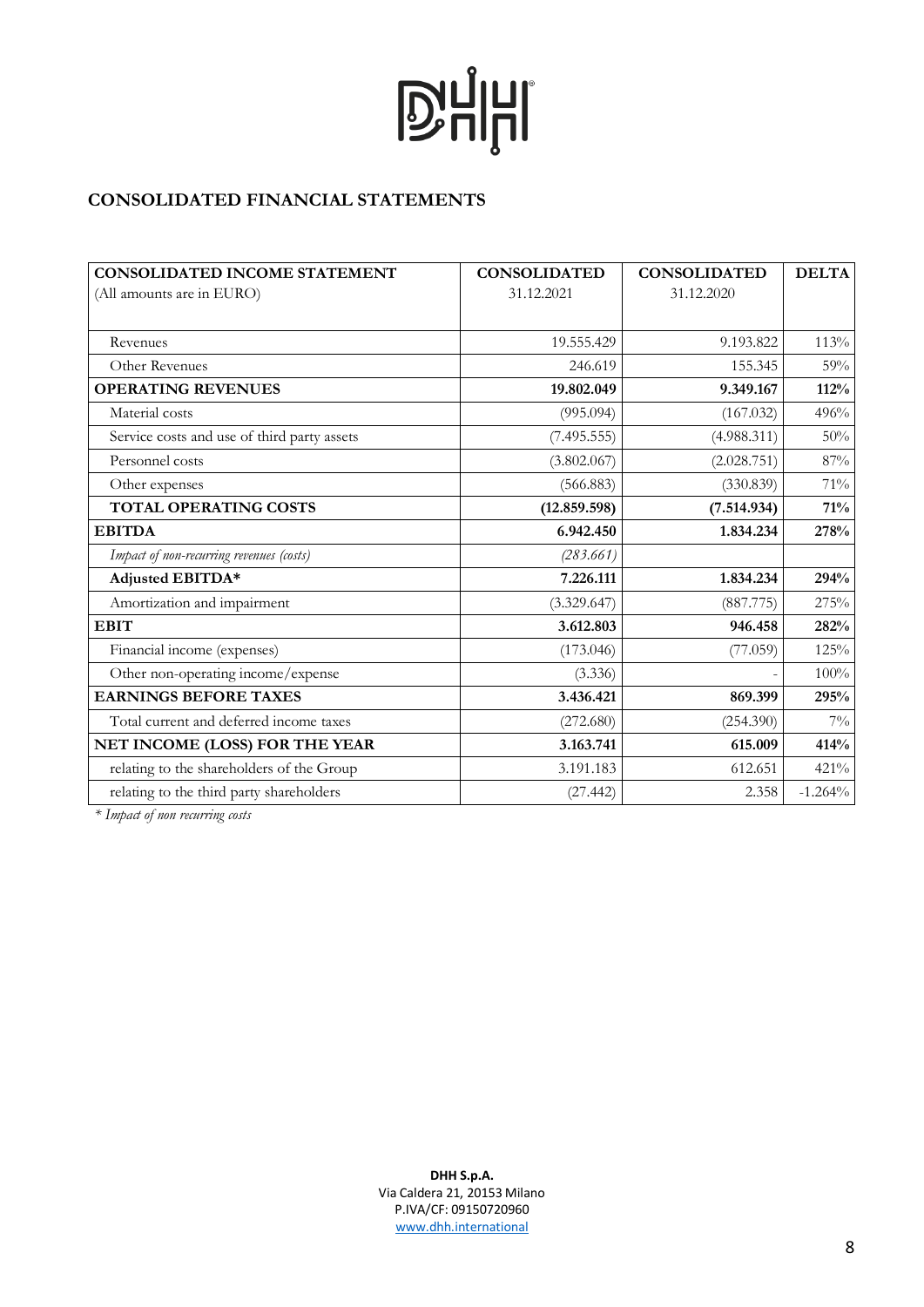| <b>CONSOLIDATED NET FINANCIAL POSITION</b>          | <b>CONSOLIDATED</b> | <b>CONSOLIDATED</b> | <b>DELTA</b> |
|-----------------------------------------------------|---------------------|---------------------|--------------|
| (All amounts are in EURO)                           | 31.12.2021          | 31.12.2020          |              |
|                                                     |                     |                     |              |
| A. Cash                                             | $\qquad \qquad$     |                     |              |
| B. Cash equivalents                                 | (9.259.765)         | (8.846.040)         | $5\%$        |
| C. Other current financial assets                   | (222.346)           | (209.932)           | $6\%$        |
| D. LIQUIDITY (A) + (B) + (C)                        | (9.482.112)         | (9.055.972)         | $5\%$        |
| E. Current financial liabilities                    | 3.049.764           | 75.955              | 3.915%       |
| F. Current part of non-current borrowing            | 2.523.355           | 2.161.622           | $17\%$       |
| G. CURRENT FINANCIAL DEBT $(E) + (F)$               | 5.573.120           | 2.237.577           | 149%         |
| H. NET CURRENT FINANCIAL DEBT (G) - (D)             | (3.908.992)         | (6.818.395)         | $-43%$       |
| I. Non-current financial liabilities                | 4.852.880           | 5.334.532           | $-9\%$       |
| J. Bonds issued                                     |                     |                     |              |
| K. Trade payables and Other non-current liabilities |                     |                     |              |
| L. NON-CURRENT FINANCIAL DEBT $(I) + (J) + (K)$     | 4.852.880           | 5.334.532           | $-9\%$       |
| M. NET FINANCIAL DEBT (H) + (L)                     | 943.887             | (1.483.863)         | $-164%$      |

| <b>ASSETS</b>                       | <b>CONSOLIDATED</b> | <b>CONSOLIDATED</b> | <b>DELTA</b> |
|-------------------------------------|---------------------|---------------------|--------------|
| (ALL AMOUNTS ARE IN EURO)           | 31.12.2021          | 31.12.2020          |              |
|                                     |                     |                     |              |
| Trademark                           | 3.087.307           | 3.087.307           | $0\%$        |
| Goodwill                            | 9.666.343           | 7.956.819           | $21\%$       |
| Tangible fixed assets               | 1.891.963           | 1.782.841           | $6\%$        |
| Right of use Assets                 | 5.141.217           | 4.255.078           | $21\%$       |
| Intangible assets                   | 1.858.826           | 1.013.002           | 83%          |
| Investments                         | 767.101             | 259.601             | 195%         |
| Non current financial assets        | 17.710              | 18.302              | $-3\%$       |
| Other non current assets            | 273.286             |                     | 100%         |
| Prepaid Tax assets                  | 1.188.426           | 303.308             | 292%         |
| <b>NON CURRENT ASSETS</b>           | 23.892.178          | 18.676.257          | 28%          |
| Trade receivables                   | 2.537.570           | 2.193.909           | 16%          |
| Current financial assets            | 209.996             | 209.932             | $0\%$        |
| Other current assets                | 110.013             | 46.531              | 136%         |
| Tax receivables                     | 350.580             | 253.607             | 38%          |
| Cash and cash equivalents           | 9.259.765           | 8.846.040           | $5\%$        |
| Prepaid expenses and accrued income | 877.053             | 494.753             | 77%          |
| <b>CURRENT ASSETS</b>               | 13.344.977          | 12.044.772          | $11\%$       |
| <b>TOTAL ASSETS</b>                 | 37.237.154          | 30.721.028          | $21\%$       |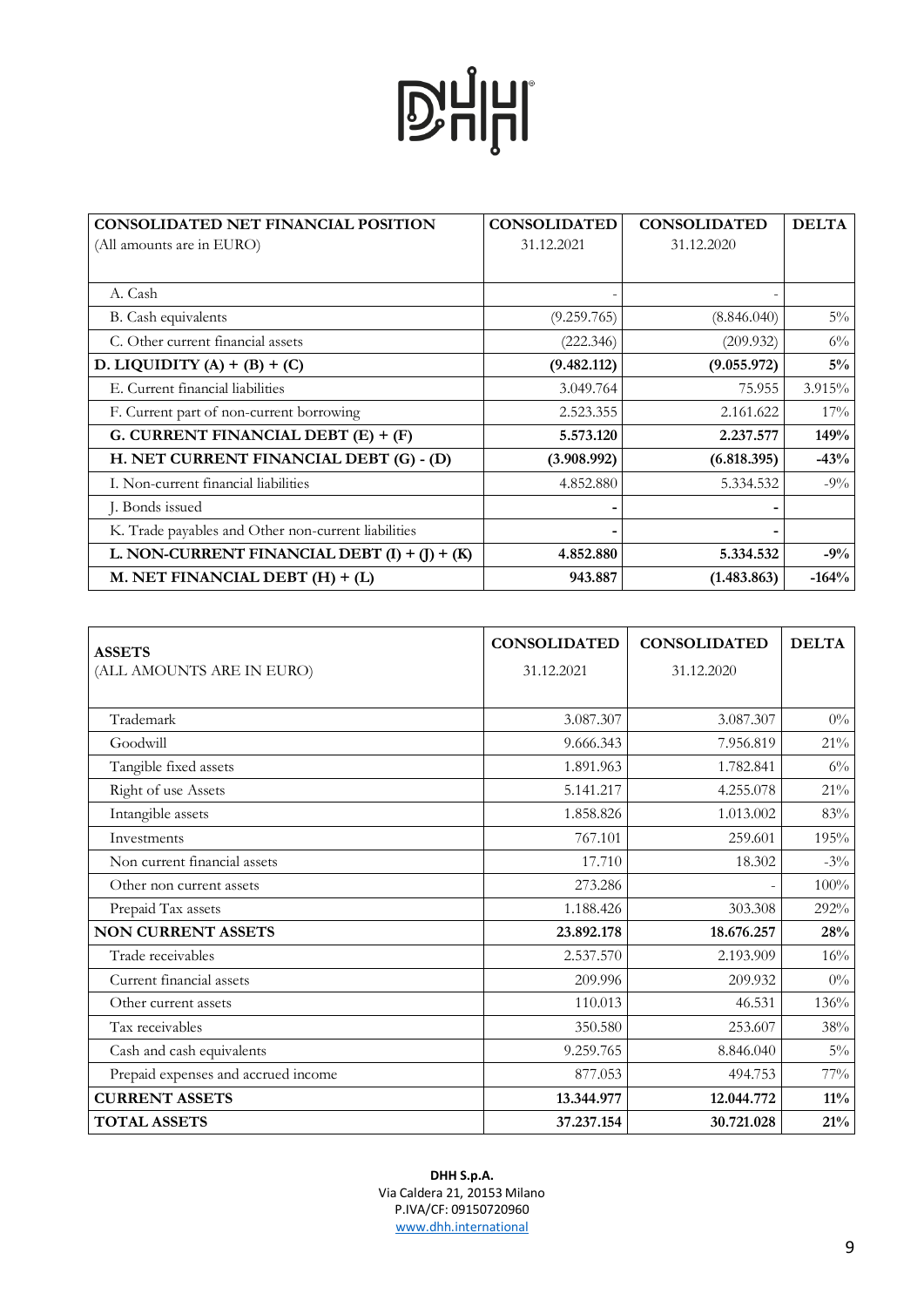| <b>LIABILITIES</b>                                             | <b>CONSOLIDATED</b> | <b>CONSOLIDATED</b> | <b>DELTA</b> |
|----------------------------------------------------------------|---------------------|---------------------|--------------|
| (all amounts are in Euro)                                      | 31.12.2021          | 31.12.2020          |              |
|                                                                |                     |                     |              |
| Share Capital                                                  | 489.277             | 451.867             | $8\%$        |
| Reserves                                                       | 14.315.183          | 14.586.586          | $-2\%$       |
| Retained Profit (Loss)                                         | 1.348.833           | 733.603             | 84%          |
| Year's profit (loss) relating to the shareholders of the Group | 3.191.183           | 612.651             | 421%         |
| NET EQUITY PARENT COMPANY                                      | 19.344.477          | 16.384.706          | 18%          |
| Capital and Reserves relating to the third party shareholders  | 634.527             | (27.941)            | $-2.371\%$   |
| Year's Profit/loss relating to the third party shareholders    | (27.442)            | 2.358               | $-1.264%$    |
| NET EQUITY TO THE THIRD PARTY<br><b>SHAREHOLDERS</b>           | 607.085             | (25.583)            | $-2.473%$    |
| <b>NET EQUITY</b>                                              | 19.951.561          | 16.359.123          | 22%          |
| Non current financial payables                                 | 4.852.879           | 5.334.532           | $-9\%$       |
| Severance reserves                                             | 545.035             | 573.638             | $-5\%$       |
| Provisions for risks and future liabilities                    |                     |                     |              |
| Other non current liabilities                                  |                     |                     |              |
| Liabilities for deferred taxes                                 | 928.904             | 881.621             | $5\%$        |
| <b>NON CURRENT LIABILITIES</b>                                 | 6.326.818           | 6.789.791           | $-7%$        |
| Trade payables                                                 | 1.561.157           | 1.768.490           | $-12%$       |
| Other current liabilities                                      | 584.378             | 368.368             | 59%          |
| Current financial liabilities                                  | 5.560.769           | 2.237.577           | 149%         |
| Tax payables                                                   | 300.352             | 576.221             | $-48%$       |
| Accrued liabilities and deferred income                        | 2.952.120           | 2.621.458           | 13%          |
| <b>CURRENT LIABILITIES</b>                                     | 10.958.775          | 7.527.114           | 46%          |
| <b>TOTAL LIABILITIES</b>                                       | 17.285.593          | 14.361.905          | 20%          |
| TOTAL LIABILITIES AND NET EQUITY                               | 37.237.154          | 30.721.028          | 21%          |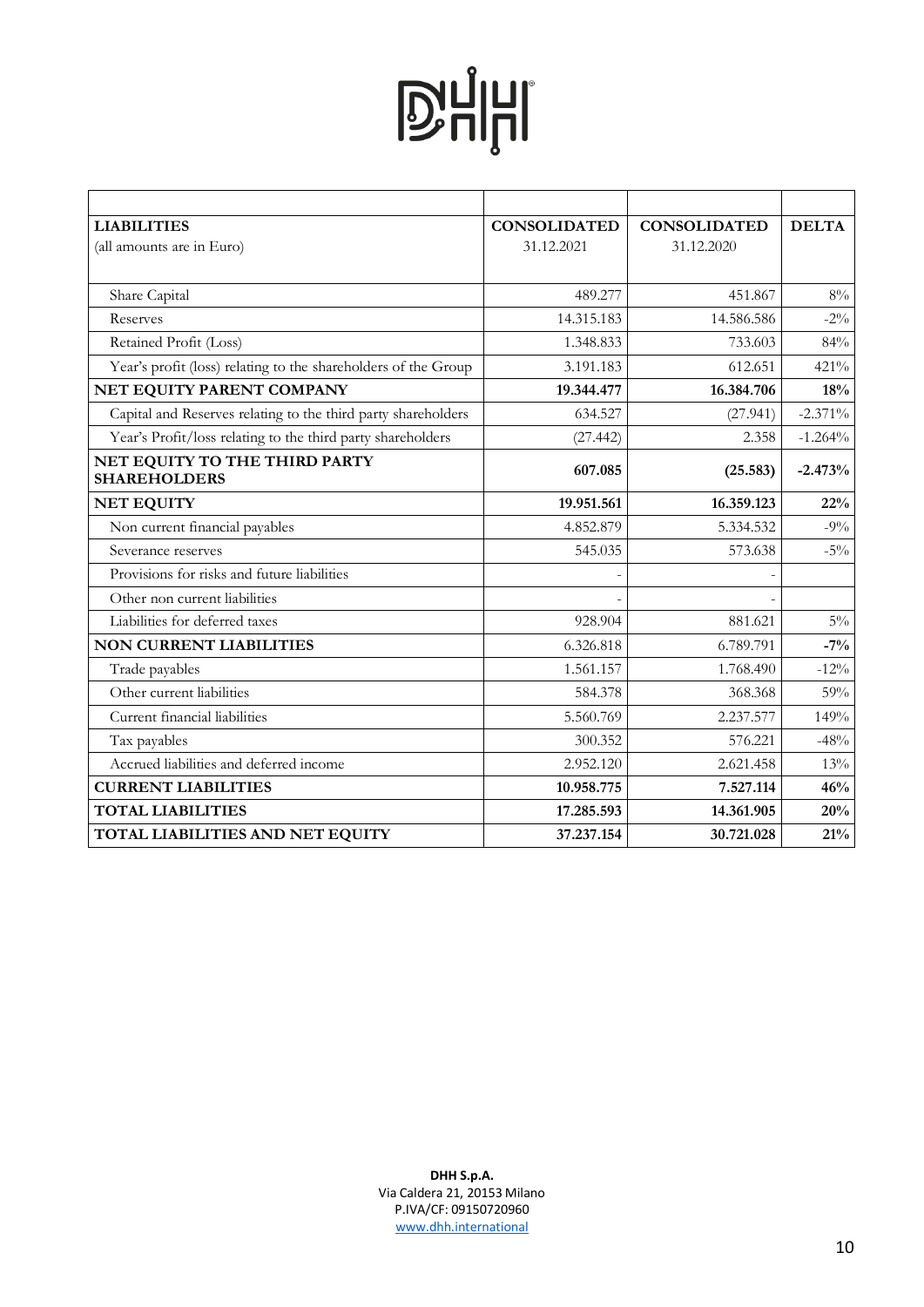| <b>CASH FLOW STATEMENT</b>                                                              | <b>CONSOLIDATED</b> | <b>CONSOLIDATED</b> | <b>DELTA</b> |
|-----------------------------------------------------------------------------------------|---------------------|---------------------|--------------|
| (ALL AMOUNTS ARE IN EURO)                                                               | 31.12.2021          | 31.12.2020          |              |
|                                                                                         |                     |                     |              |
| A. CASH FLOW FROM OPERATING ACTIVITIES                                                  |                     |                     |              |
| Profit for period                                                                       | 3.163.741           | 615.009             | 414%         |
| Income taxes                                                                            | 272.680             | 254.390             | $7\%$        |
| Interest payables/(receivables)                                                         | 173.046             | 77.059              | 125%         |
| (Capital losses)/gains from sales of assets                                             |                     |                     |              |
| (Capital losses)/gains from Business Combinations                                       |                     |                     |              |
| 1. EARNINGS BEFORE INCOME TAX,<br>INTEREST, DIVIDENDS AND CAPITAL<br><b>GAIN/LOSSES</b> | 3.609.467           | 946.458             | 281%         |
| Adjustments for non-cash items that are                                                 |                     |                     |              |
| not accounted for in net working capital change:                                        | 3.429.640           | 903.796             | 279%         |
| - Allocation to reserves                                                                | 71.783              | 13.325              | 439%         |
| - Amortization and depreciation of assets                                               | 3.279.373           | 824.891             | 298%         |
| - Permanent loss write-down                                                             | 50.274              | 62.884              | $-20%$       |
| - Other adjustments on non-monetary items                                               | 28.209              | 2.696               | 946%         |
| 2. CASH FLOW BEFORE NWC CHANGES                                                         | 7.039.107           | 1.850.255           | 280%         |
| Changes in NWC:                                                                         | (728.889)           | 594.732             | $-223%$      |
| - Decrease (increase) in inventories                                                    | 6.404               |                     | $100\%$      |
| - Decrease (increase) in customer receivables                                           | 28.104              | 481.243             | $-94%$       |
| - Increase (decrease) in supplier payables                                              | (522.350)           | (28.572)            | 1.728%       |
| - Decrease (increase) in prepaid expenses and accrued                                   | 282.193             | 494.575             | $-43%$       |
| income<br>- Increase (decrease) in accrued expenses and deferred<br><i>income</i>       | (129.376)           | (187.602)           | $-31\%$      |
| - Other changes to the NWC                                                              | (393.864)           | (164.911)           | 139%         |
| 3. CASH FLOW AFTER NWC CHANGES                                                          | 6.310.217           | 2.444.987           | 158%         |
| Other changes:                                                                          | (582.987)           | (334.678)           | 74%          |
| - Interests collected/(paid)                                                            | (173.046)           | (77.059)            | 125%         |
| - (income taxes paid)                                                                   | (273.719)           | (257.401)           | $6\%$        |
| - Dividends received                                                                    |                     |                     |              |
| - (Use of reserves)                                                                     | (136.222)           | (218)               | 62.387%      |
| CASH FLOW FROM OPERATING ACTIVITIES [A]                                                 | 5.727.230           | 2.110.309           | 171%         |
|                                                                                         |                     |                     |              |
| B. CASH FLOW FROM INVESTING ACTIVITIES                                                  |                     |                     |              |
| (Investments) disinvestment in tangible assets                                          | (416.021)           | (329.115)           | 26%          |
| (Investments) disinvestment in right of use assets                                      | (2.422.344)         | (381.548)           | 535%         |
| (Investments) disinvestment in intangible assets                                        | (625.690)           | (36.663)            | $1.607\%$    |
| (Investments) disinvestment in financial assets                                         | (3.950.014)         | (583.334)           | 577%         |
| (Investments) disinvestment in non-capitalized financial assets                         |                     |                     |              |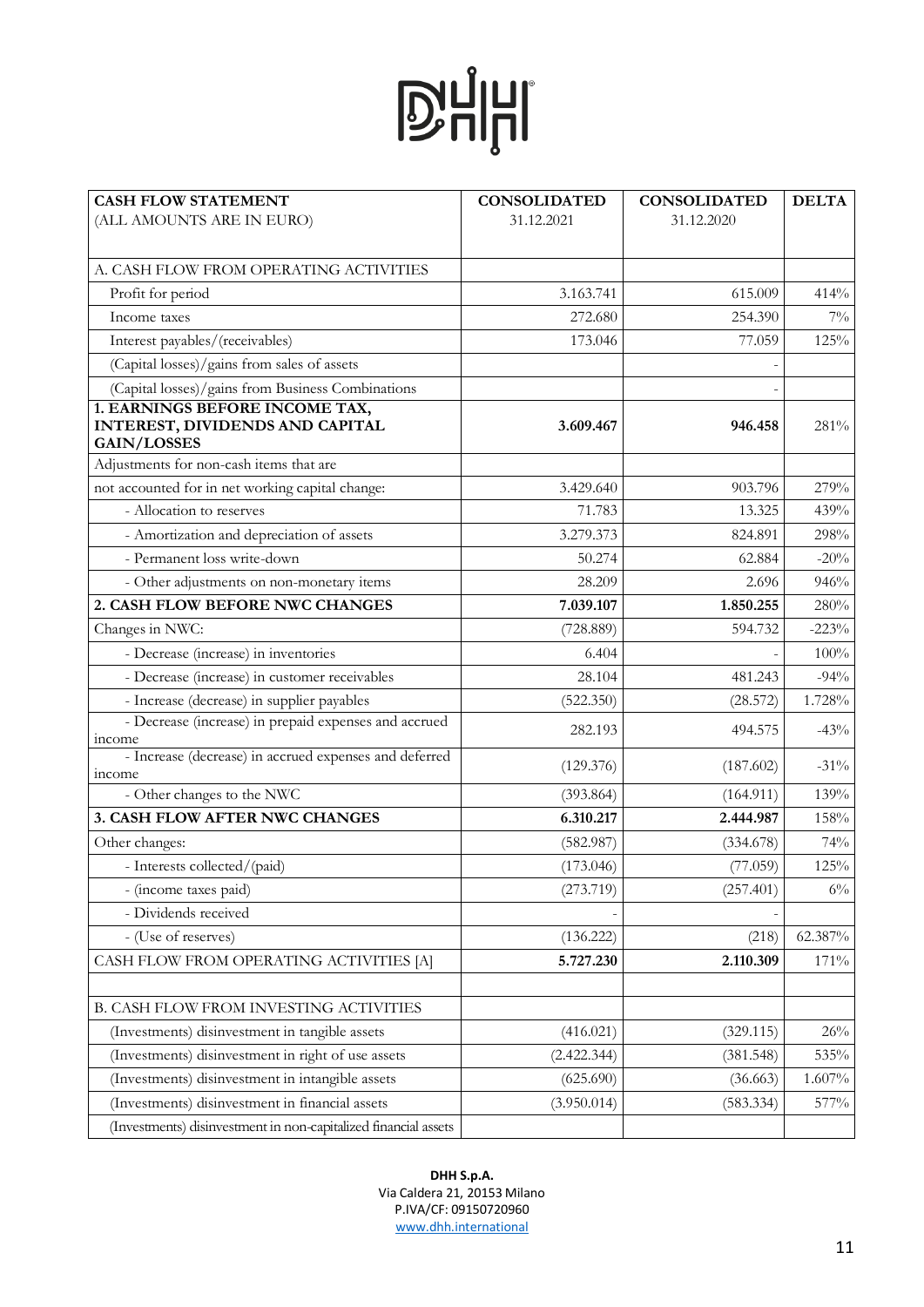| CASH FLOW FROM INVESTING ACTIVITIES [B]               | (7.414.070) | (1.330.660) | 457%       |
|-------------------------------------------------------|-------------|-------------|------------|
|                                                       |             |             |            |
| C. CASH FLOW FROM FINANCING ACTIVITIES [C]            |             |             |            |
| Increase (decrease) current payables to banks         | 2.826.893   | (1.663.311) | $-270%$    |
| New loans (Loan repayments)                           | (761.632)   | 1.775.644   | $-143%$    |
| Paid capital increase                                 | (256.711)   | 23.837      | $-1.177\%$ |
| Treasury share sale (purchase)                        |             |             |            |
| (Dividends paid)                                      |             |             |            |
| CASH FLOW FROM FINANCING ACTIVITIES [C]               | 1.808.550   | 136.169     | 1.228%     |
| INCREASE (DECREASE) IN LIQUIDITY [A]+[B]+[C]          | 121.710     | 915.819     | $-87\%$    |
| LIQUID FUNDS AT THE BEGINNING OF THE<br><b>PERIOD</b> | 8.846.040   | 2.537.357   | 249%       |
| Consolidated variation area                           | 292.015     | 5.392.864   | $-95%$     |
| LIQUID FUNDS AT THE END OF THE PERIOD                 | 9.259.765   | 8.846.040   | $5\%$      |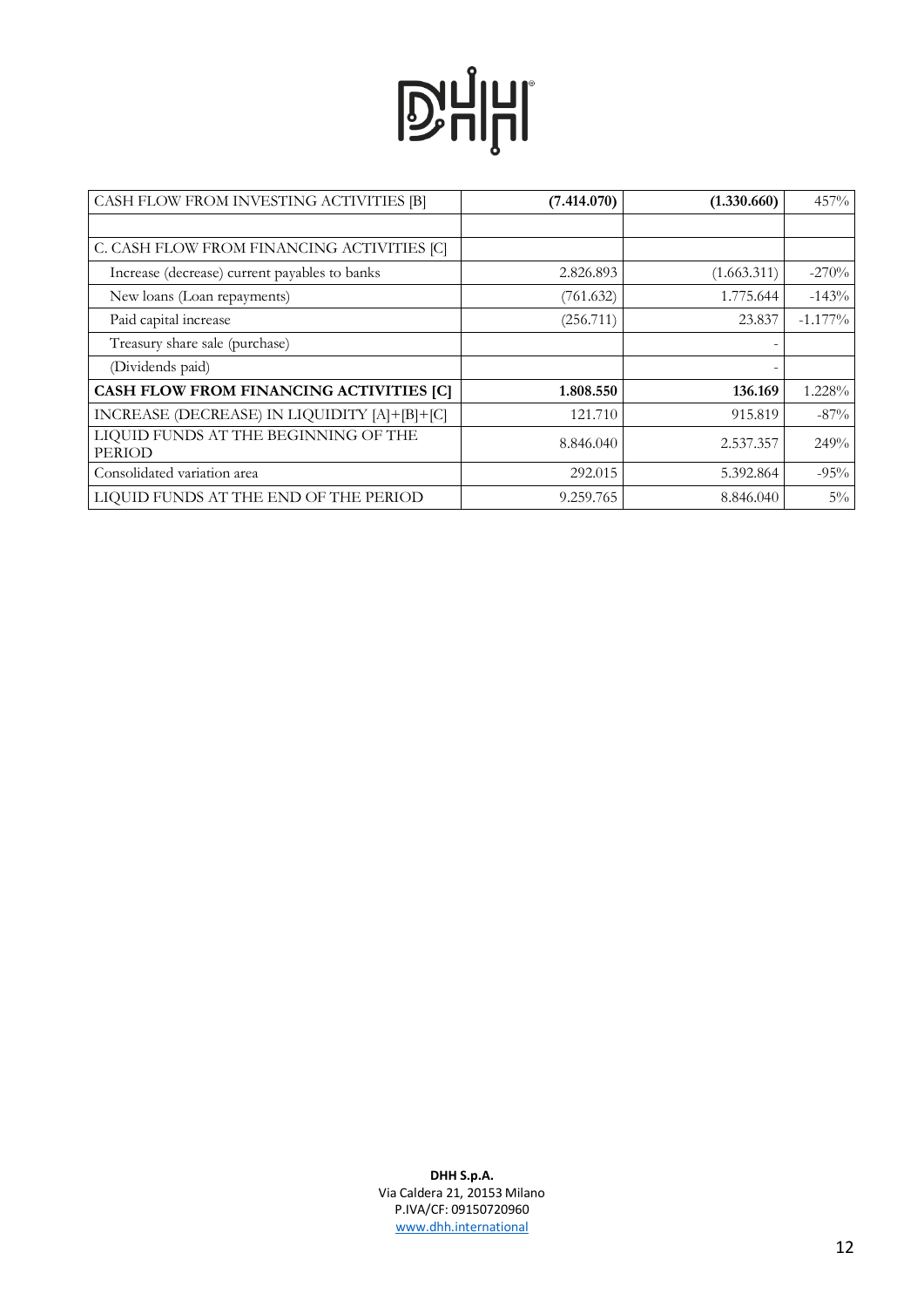### **FINANCIAL STATEMENTS PARENT COMPANY DHH SPA**

| <b>INCOME STATEMENT</b><br>DHH SPA*          | 31.12.2021 | 31.12.2020 | <b>DELTA</b> |
|----------------------------------------------|------------|------------|--------------|
| (All amounts are in EURO)                    |            |            |              |
|                                              |            |            |              |
| Net Sales                                    | 121.636    | 102.401    | 19%          |
| Other Revenues                               | 2.226      | 3          | 63.682%      |
| <b>OPERATING REVENUES</b>                    | 123.862    | 102.405    | 21%          |
| Material costs                               | (3.034)    | (282)      | 976%         |
| Services costs and use of third party assets | (756.636)  | (591.598)  | 28%          |
| <b>GROSS MARGIN</b>                          | (635.808)  | (489.475)  | 30%          |
| Personnel costs                              | (59.998)   |            | $-100%$      |
| Other expenses                               | (6.545)    | (33.524)   | $-80%$       |
| <b>EBITDA</b>                                | (702.351)  | (522.999)  | 34%          |
| Amortization and impairment                  | (97.256)   | (28.492)   | 241%         |
| <b>EBIT</b>                                  | (799.607)  | (551.491)  | 45%          |
| Financial income (expenses)                  | 2.983.276  | 167.492    | 1.681%       |
| Other non-operating income/expense           |            |            | n/a          |
| <b>EARNINGS BEFORE TAXES</b>                 | 2.183.669  | (383.999)  | $-669%$      |
| Income taxes                                 | 1.633      | (1.128)    | $-245%$      |
| <b>NET RESULT</b>                            | 2.185.302  | (385.127)  | $-667%$      |

\*ITA GAAP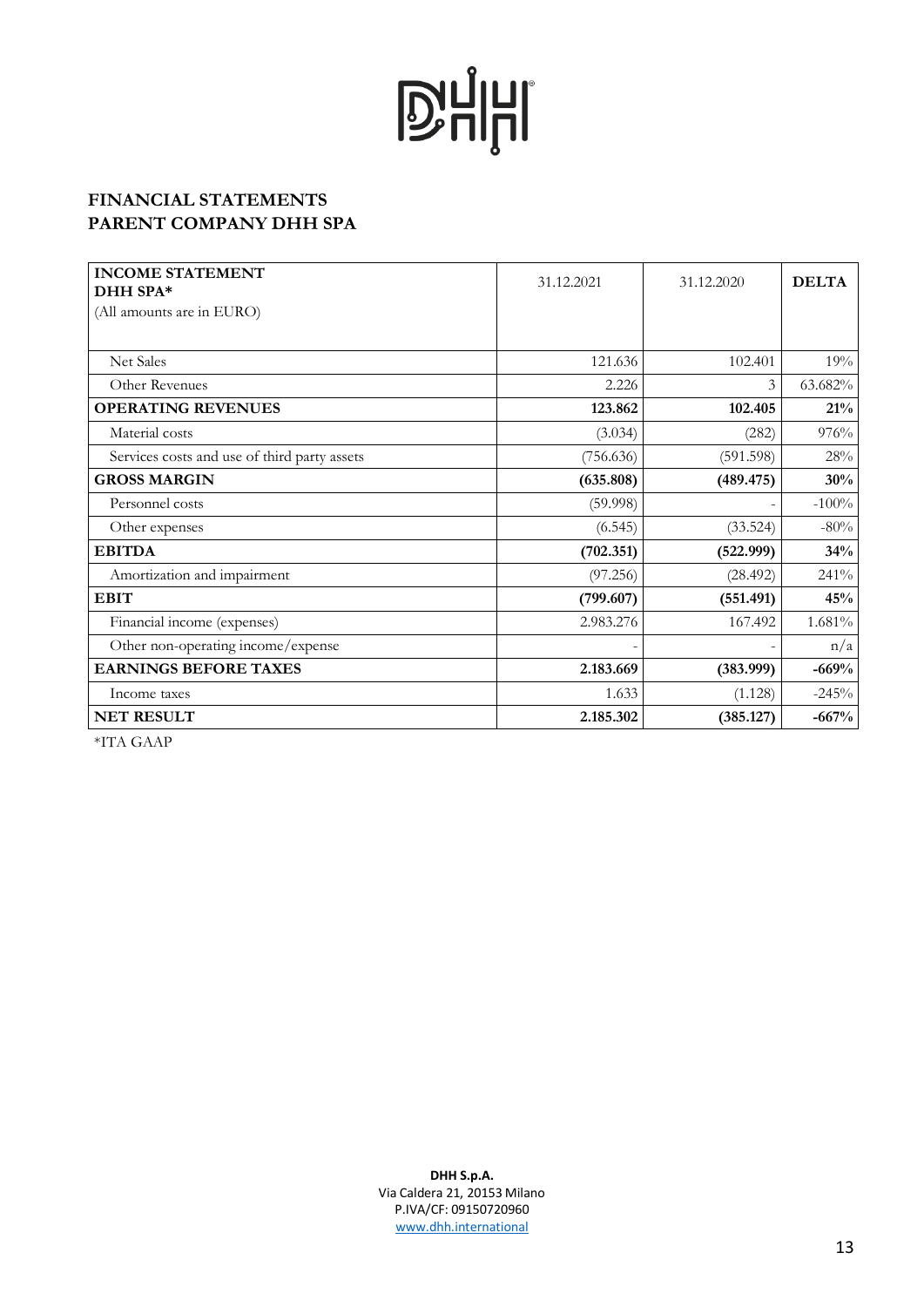| NET FINANCIAL POSITION DHH SPA*                | 31.12.2021  | 31.12.2020 | <b>DELTA</b> |
|------------------------------------------------|-------------|------------|--------------|
| (All amounts are in EURO)                      |             |            |              |
|                                                |             |            |              |
| A. Cash                                        |             |            | n/a          |
| <b>B.Cash equivalents</b>                      | (1.270.642) | (270.093)  | 370%         |
| C. Securities held for trading                 |             |            | n/a          |
| D. LIQUIDITY $(A)+(B)+(C)$                     | (1.270.642) | (270.093)  | 370%         |
| E. Current financial Receivables               | (12.351)    |            | $-100%$      |
| F. Short-term bank liabilities                 | 2.496.250   |            | 100%         |
| G. Current part of non-current borrowing       |             |            | n/a          |
| H. Other current financial liabilities         |             | 25         | $-100%$      |
| I. CURRENT FINANCIAL DEBT (F)+(G)+(H)          | 2.496.250   | 25         | 9.984.900%   |
| J. NET CURRENT FINANCIAL DEBT (I)-(E)-(D)      | 1.213.257   | (270.068)  | $-549%$      |
| K. Non-current bank liabilities                |             |            | n/a          |
| L. Bonds issued                                |             |            | n/a          |
| M. Other non-current liabilities               |             | 64.000     | $-100%$      |
| N. NON-CURRENT FINANCIAL DEBT<br>$(K)+(L)+(M)$ |             | 64.000     | $-100%$      |
| O. NET FINANCIAL DEBT $(J)+(N)$                | 1.213.257   | (206.068)  | $-689%$      |
| *ITA GAAP                                      |             |            |              |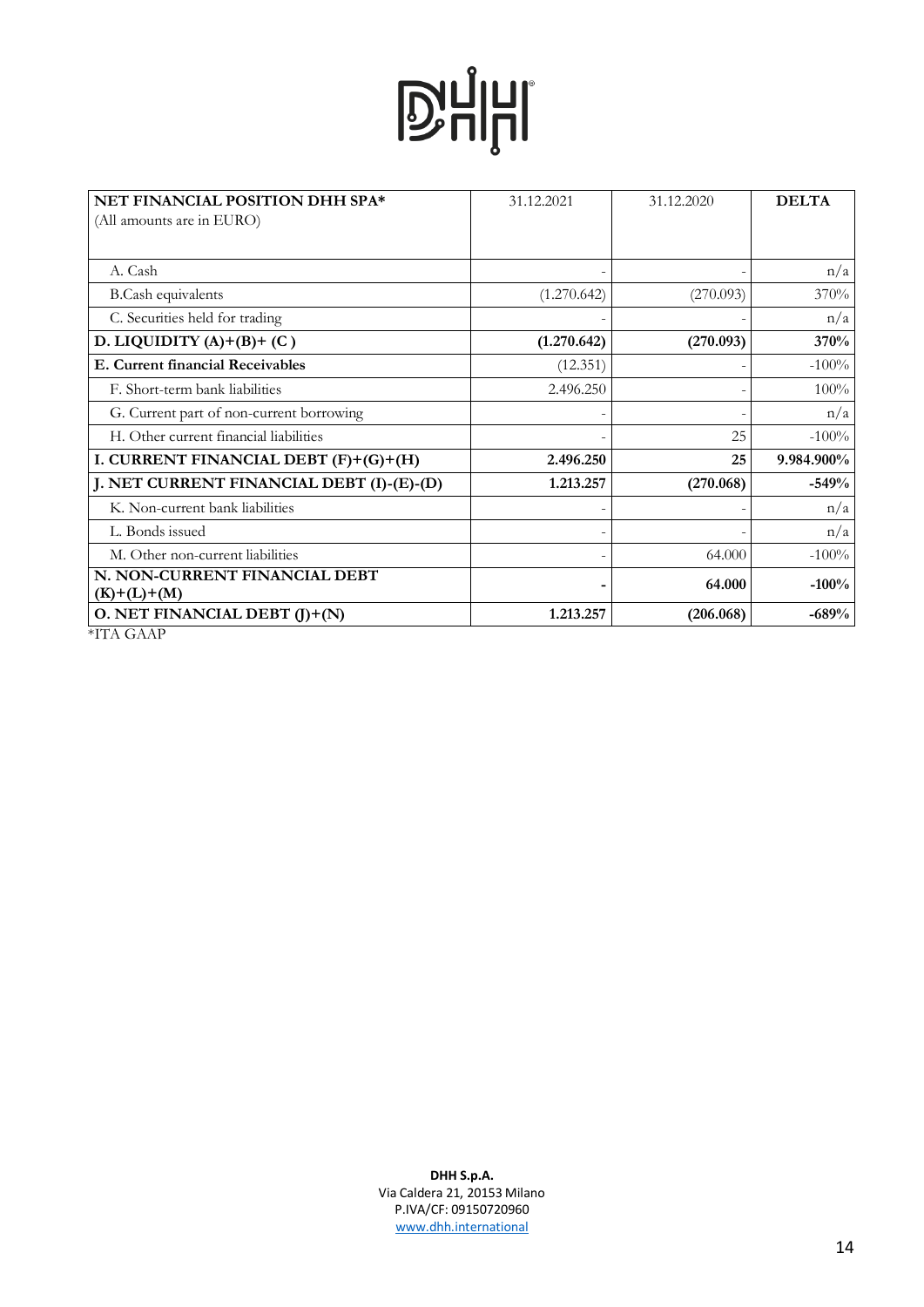| <b>ASSETS DHH SPA*</b>                                         | 31.12.2021 | 31.12.2020 | <b>DELTA</b> |
|----------------------------------------------------------------|------------|------------|--------------|
| (ALL AMOUNTS ARE IN EURO)                                      |            |            |              |
| Investments                                                    | 9.293.077  | 6.119.299  | 52%          |
| Tangible fixed assets                                          |            |            | n/a          |
| Intangible assets                                              | 379.206    | 467.863    | $-19%$       |
| Non current financial assets                                   |            |            | n/a          |
| Other non current assets                                       |            |            | n/a          |
| Prepaid Tax assets                                             | 4.585      | 2.952      | $55\%$       |
| <b>NON CURRENT ASSETS</b>                                      | 9.676.868  | 6.590.114  | 47%          |
| Trade receivables                                              | 138.632    | 24.309     | 470%         |
| Current financial assets                                       |            |            | n/a          |
| Other current assets                                           |            |            | n/a          |
| Tax receivables                                                | 304.533    | 238.686    | 28%          |
| Cash and cash equivalents                                      | 1.270.642  | 270.093    | 370%         |
| Prepaid expenses and accrued income                            | 18.621     | 17.919     | $4\%$        |
| <b>CURRENT ASSETS</b>                                          | 1.732.427  | 551.008    | 214%         |
| <b>TOTAL ASSETS</b>                                            | 11.409.295 | 7.141.122  | 60%          |
|                                                                |            |            |              |
| <b>LIABILITIES PARENT COMPANY DHH SPA</b>                      | 31.12.2021 | 31.12.2020 | <b>DELTA</b> |
| (all amounts are in Euro)                                      |            |            |              |
| Share Capital                                                  | 489.277    | 451.867    | $8\%$        |
| Reserves                                                       | 6.071.902  | 6.757.205  | $-10%$       |
| Year's profit (loss) relating to the shareholders of the Group | 2.185.302  | $-385.127$ | $-667%$      |
| <b>NET EQUITY</b>                                              | 8.746.481  | 6.823.945  | 28%          |
| Non current financial payables                                 |            | 64.000     | $-100\%$     |
| Severance reserves                                             |            |            | n/a          |
| Provisions for risks and future liabilities                    |            |            | n/a          |
| Other non current liabilities                                  |            |            | n/a          |
| Liabilities for deferred taxes                                 |            |            | n/a          |
| <b>NON CURRENT LIABILITIES</b>                                 |            | 64.000     | $-100%$      |
| Trade payables                                                 | 103.457    | 192.669    | $-46%$       |
| Other current liabilities                                      | 35.766     | 33.530     | $7\%$        |
| Current financial liabilities                                  | 2.496.250  | 25         | 9.984.900%   |
| Tax payables                                                   | 12.053     | 26.812     | $-55\%$      |
| Accrued liabilities and deferred income                        | 15.288     | 140        | 10.789%      |
| <b>CURRENT LIABILITIES</b>                                     | 2.662.814  | 253.177    | 952%         |
| <b>TOTAL LIABILITIES</b>                                       | 2.662.814  | 317.177    | 740%         |
| TOTAL LIABILITIES AND NET EQUITY                               | 11.409.295 | 7.141.121  | 60%          |

\*ITA GAAP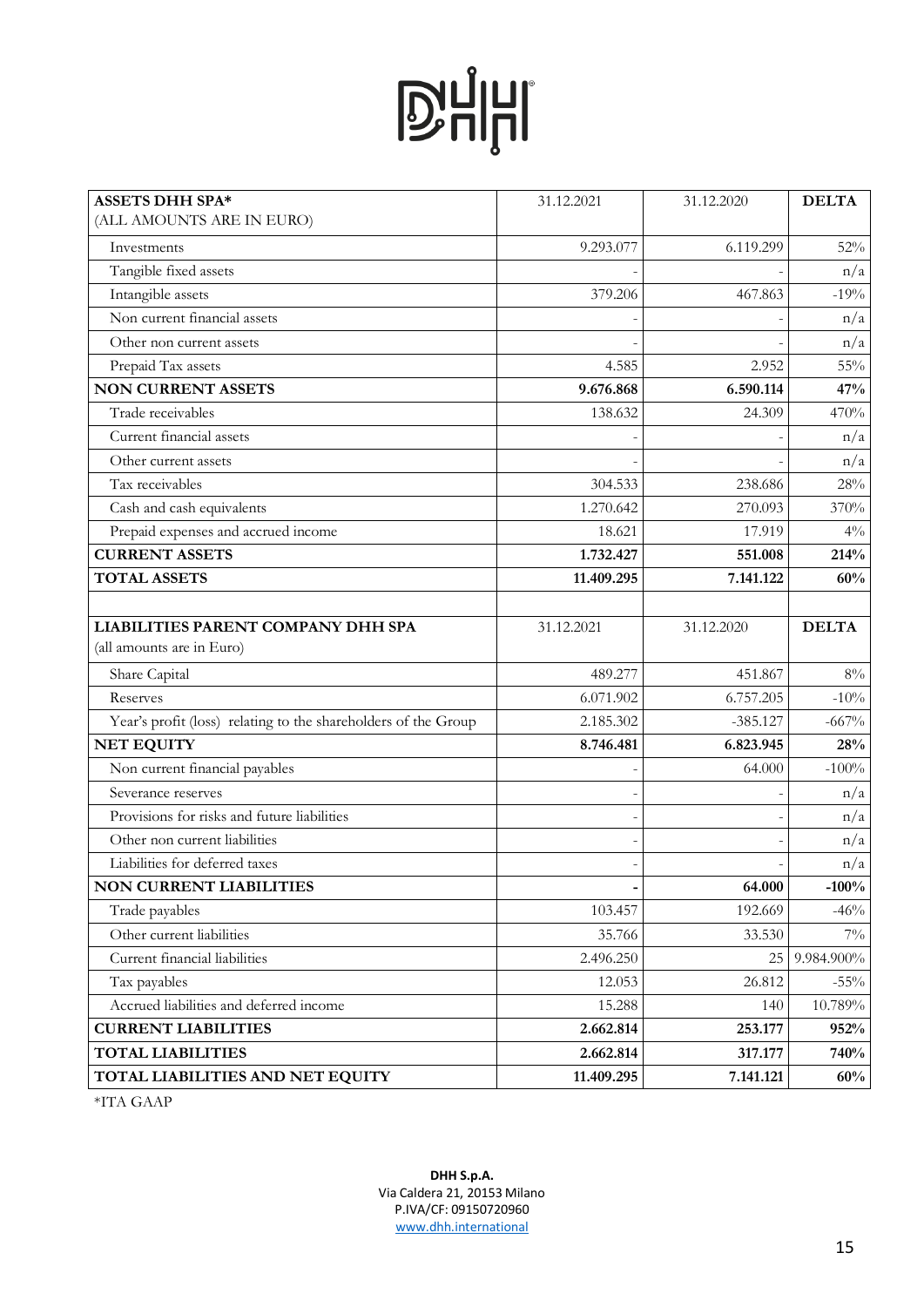| <b>CASH FLOW STATEMENT</b><br>DHH SPA*                                        | 31.12.2021  | 31.12.2020 | <b>DELTA</b> |
|-------------------------------------------------------------------------------|-------------|------------|--------------|
| (ALL AMOUNTS ARE IN EURO)                                                     |             |            |              |
| A. CASH FLOW FROM OPERATING ACTIVITIES                                        |             |            |              |
| Profit for period                                                             | 2.185.302   | (385.127)  | $-667%$      |
| Income taxes                                                                  | (1.633)     | 1.128      | $-245%$      |
| Interest payables/(receivables)                                               | (2.983.361) | (167.291)  | 1.683%       |
| (Capital losses)/gains from sales of assets                                   |             |            | n/a          |
| 1. EARNINGS BEFORE INCOME TAX, INTEREST,<br>DIVIDENDS AND CAPITAL GAIN/LOSSES | (799.692)   | (551.290)  | 45%          |
| Adjustments for non-cash items that are                                       |             |            |              |
| not accounted for in net working capital change:                              | 99.959      | 28.492     | 251%         |
| - Allocation to reserves                                                      |             |            | n/a          |
| - Amortization and depreciation of assets                                     | 97.256      | 28.492     | 241%         |
| - Permanent loss write-down                                                   |             |            | n/a          |
| - Other adjustments on non-monetary items                                     | 2.703       |            | n/a          |
| 2. CASH FLOW BEFORE NWC CHANGES                                               | (699.733)   | (522.798)  | 34%          |
| Changes in NWC:                                                               | (335.819)   | 237.786    | $-241%$      |
| - Decrease (increase) in inventories                                          |             |            | n/a          |
| - Decrease (increase) in customer receivables                                 |             |            | n/a          |
| - Increase (decrease) in supplier payables                                    |             |            | n/a          |
| - Decrease (increase) in prepaid expenses and accrued<br><i>income</i>        | (702)       | 14.048     | $-105%$      |
| - Increase (decrease) in accrued expenses and deferred<br>income              | 187         | 47         | 298%         |
| - Other changes to the NWC                                                    | (335.304)   | 223.691    | $-250%$      |
| 3. CASH FLOW AFTER NWC CHANGES                                                | (1.035.552) | (285.012)  | 263%         |
| Other changes:                                                                | 2.984.994   | 166.163    | 1.696%       |
| - Interests collected/(paid)                                                  | (3.667)     | 3.242      | $-213%$      |
| - (income taxes paid)                                                         | 1.633       | (1.128)    | $-245%$      |
| - Dividends received                                                          | 2.987.028   | 164.049    | 1.721%       |
| - (Use of reserves)                                                           |             |            | n/a          |
| CASH FLOW FROM OPERATING ACTIVITIES [A]                                       | 1.949.442   | (118.849)  | $-1.740%$    |
|                                                                               |             |            |              |
| <b>B. CASH FLOW FROM INVESTING ACTIVITIES</b>                                 |             |            |              |
| (Investments) disinvestment in tangible assets                                |             |            | n/a          |
| (Investments) disinvestment in intangible assets                              | (8.599)     | (483.156)  | $-98%$       |
| (Investments) disinvestment in financial assets                               | (3.173.778) | 4.700      | $-67.627\%$  |
| (Investments) disinvestment in non-capitalized financial assets               |             |            | n/a          |
| CASH FLOW FROM INVESTING ACTIVITIES [B]                                       | (3.182.377) | (478.456)  | 565%         |